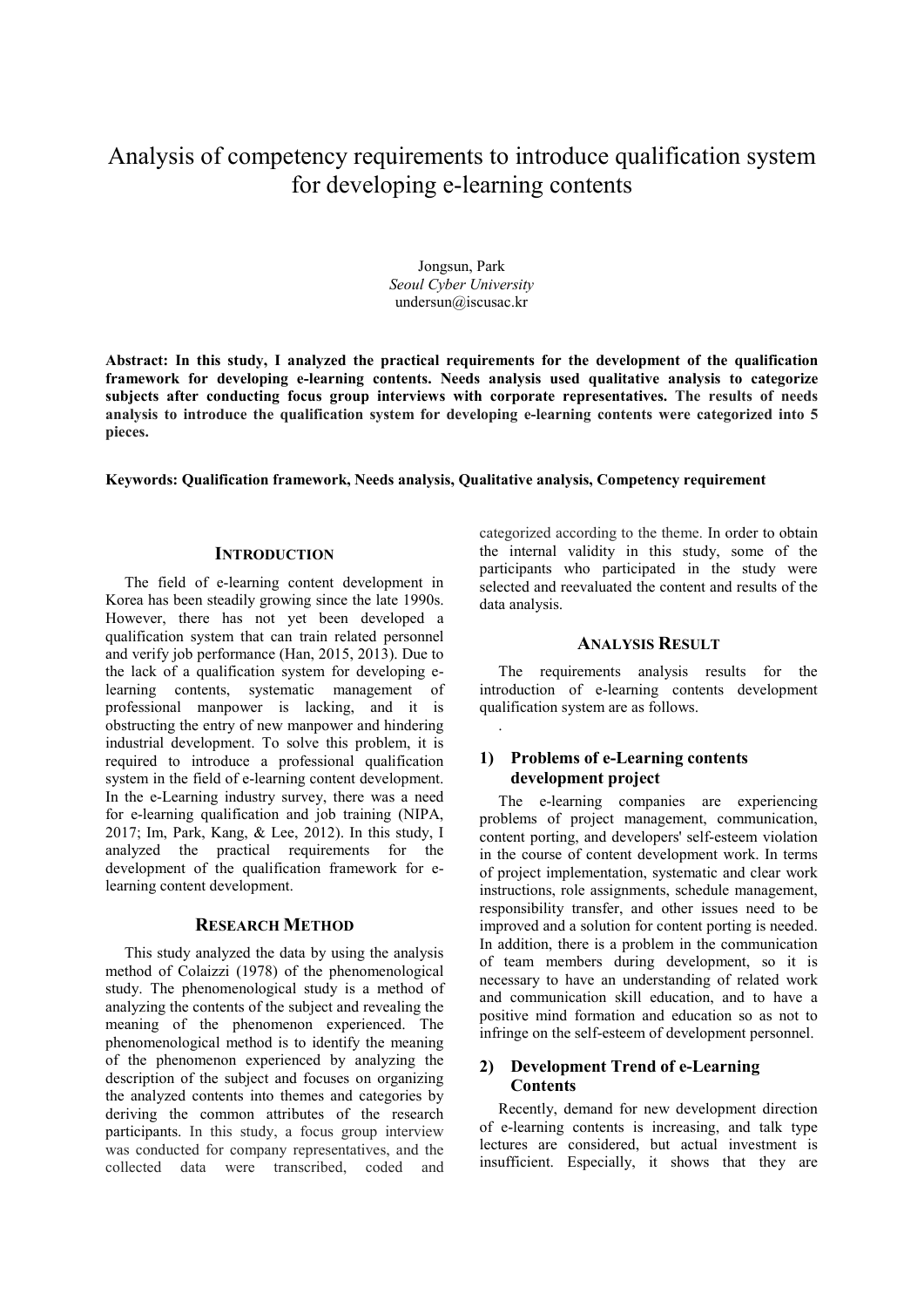interested in development method and problem using html5, and it is necessary to consider the development method using html5 when establishing the qualification system.

## **3) Characteristics of e-Learning contents development field**

Companies are concerned about the lack of elearning expertise, unreasonable contract practices, structural problems of the industry, and outsourcing of personnel, which are unique characteristic of elearning content development field. E-Learning companies have to play a role of providing the latest trends and education for the customers with lack of expertise, and have difficulty in adjusting the quality in the development process due to the contract method which is determined by price rather than quality (Nor & Han, 2015), low cost competitiveness, frequent turnover of development manpower, excessive labor cost and lack of responsibility of outsourcing personnel.

## **4) E-Learning Content Developer Capabilities and Role**

There have been many discussions about the competence of e-learning developers. For PM competency, planning and design, multimedia development, schedule management, customer demand response, development manpower reading, collaboration, performance management, and communication capabilities. It is suggested that the planning and designing ability is important for the planning designer and the content developer should develop the html5 so that the programming and design roles should be separated and the server programming ability should be provided.

# **5) E-Learning contents development qualification system**

The qualifications framework for the development of e-learning content was discussed in terms of the need and composition of the qualifications framework and the role of the association in qualification management. Qualification frameworks are needed to assess developers' competencies and certify qualifications to manage their careers, the structure of the qualification system is composed of professionals such as PM, planning and design, media development, filming and editing reflecting the contents development characteristics, and it was discussed that the qualification system is given the first and second qualifications respectively. It has been argued that qualifications management should be responsible for the training, certification, registration and management of qualifications in the association and for managing the project history of qualified developers. In particular, it was suggested that qualifications need to reflect the NCS competence by placing importance on practical competence. In the future, we decided to derive detailed competencies for the working developers and to decide on the name of the qualification system in consideration of versatility, scalability, inclusiveness and clarity.

| Table1. Topics, topic bundles, categories for needs |          |  |
|-----------------------------------------------------|----------|--|
|                                                     | analysis |  |

|                                                                | <b>Category</b> Topic Bundle              | <b>Topics</b>                                                                                                                                                                                                                                                                                                                                                                                                                                                                                                                                                                                                                                                                                    |
|----------------------------------------------------------------|-------------------------------------------|--------------------------------------------------------------------------------------------------------------------------------------------------------------------------------------------------------------------------------------------------------------------------------------------------------------------------------------------------------------------------------------------------------------------------------------------------------------------------------------------------------------------------------------------------------------------------------------------------------------------------------------------------------------------------------------------------|
| Project<br>execution                                           | Communication<br>difficulties             | Recognizing the difficulty of communication<br>Lack of understanding about related work<br>Difficulty in communicating between internal<br>teams<br>The existence of barriers by sector<br>Lack of communication skills                                                                                                                                                                                                                                                                                                                                                                                                                                                                          |
|                                                                | Self-esteem<br>management                 | Need positive mindset on job<br>Decrease in self-esteem due to external factors<br>Worry about loss of self-esteem                                                                                                                                                                                                                                                                                                                                                                                                                                                                                                                                                                               |
|                                                                | Project<br>management<br>issues           | Need self-improvement education<br>Reasonable, process-oriented work order and<br>performance need<br>Systematic and clear schedule management<br>required<br>Problem of proper workload management<br>Needs to fulfill the task that is appropriate for<br>the role of development manpower<br>Responsibility for developer<br>Complaints of difficulty for customers<br>Need<br>communicate<br>smoothly<br>with<br>to<br>customers                                                                                                                                                                                                                                                             |
|                                                                | <b>Content Porting</b><br>Issues          | Severity of the porting problem<br>Lack of standardization of porting method<br>Absence of porting manual<br>Empathy for the need to improve porting<br>Identifying the cause of the porting error<br>Porting problem caused by LMS renewal<br>Recognize the necessity of porting personnel<br>of the operation team                                                                                                                                                                                                                                                                                                                                                                             |
| Developmen<br>t trend                                          | New content<br>requirement                | The need for a new direction of content<br>Talk type lecture requirement<br>Lack of investment for change                                                                                                                                                                                                                                                                                                                                                                                                                                                                                                                                                                                        |
|                                                                | Html5<br>development<br>advantage         | Html5 utilization development requirement<br>Sharing difficulties in using Html5<br>Html5 development method (hard coding, use<br>of authoring tool, platform utilization,<br>mp4 utilization, etc.) analysis<br>How to develop video-based content<br>How to develop VR content<br>How to develop mobile contents using Mp4<br>Need to enhance planning and design function<br>of video-based content                                                                                                                                                                                                                                                                                           |
| E-Learning<br>field<br>characteristi<br>$\mathbf{c}\mathbf{s}$ | Customer's lack of<br>expertise           | Lack of e-learning professionals<br>Professional enterprise dependency recognition<br>Providing developer's e-learning trend<br>Planners,<br>designers<br>of<br>role<br>sharing<br>requirements<br>Training for new e-learning trends                                                                                                                                                                                                                                                                                                                                                                                                                                                            |
|                                                                | Contract practice                         | Write an inaccurate contract<br>Price-oriented contract practices<br>Price determines content quality<br>Expect the association's role in fair trade and<br>contract approach<br>Recognizing<br>the<br>need<br>for<br>e-learning<br>development unit price                                                                                                                                                                                                                                                                                                                                                                                                                                       |
|                                                                | Structural<br>problems in the<br>industry | expectation<br>for<br>introduction<br>of<br>Positive<br>qualification system<br>Negative recognition of e-learning occupation<br>Low price competitiveness<br>Frequent turnover of development personnel<br>Low development labor cost<br>Difficulty to reflect developer's career when<br>calculating development cost                                                                                                                                                                                                                                                                                                                                                                          |
|                                                                | Manpower<br>outsourcing                   | outsourcing<br>personnel<br>and<br>Frequent<br>ot<br>utilization of freelancers<br>Overlap of freelance labor costs<br>Lack of freelance job responsibilities<br>Poor output quality of freelance                                                                                                                                                                                                                                                                                                                                                                                                                                                                                                |
| Developer<br>Competenci<br>es<br>and roles                     | Project Manager<br>Competency             | Comprehensive capability<br>Planning and design competence<br>Ability to understand multimedia development<br>methods such as Hrml5<br>Ability to respond to customer needs<br>Ability to lead each development part<br>Project management capability<br>Content Planning Capability<br>Staff and communication capabilities<br>Project scheduling capability<br>Individual personality and style understanding<br>ability<br>Differentiated training needs based on unique<br>expertise<br>recognition<br>PM<br>Biased<br>conversion<br>to<br>capabilities<br>Smooth collaboration with team members<br>Project performance management capability<br>The proliferation of presentation oriented |
|                                                                | Planning and<br>Design Capability         | content<br>Decrease content focused on learning activities<br>Time required for manuscript writing<br>Planning and design workforce still important<br>Story configuration competence required                                                                                                                                                                                                                                                                                                                                                                                                                                                                                                   |
|                                                                | Content                                   | Separation of programming and design roles<br>Strengthen the need for server programming                                                                                                                                                                                                                                                                                                                                                                                                                                                                                                                                                                                                         |